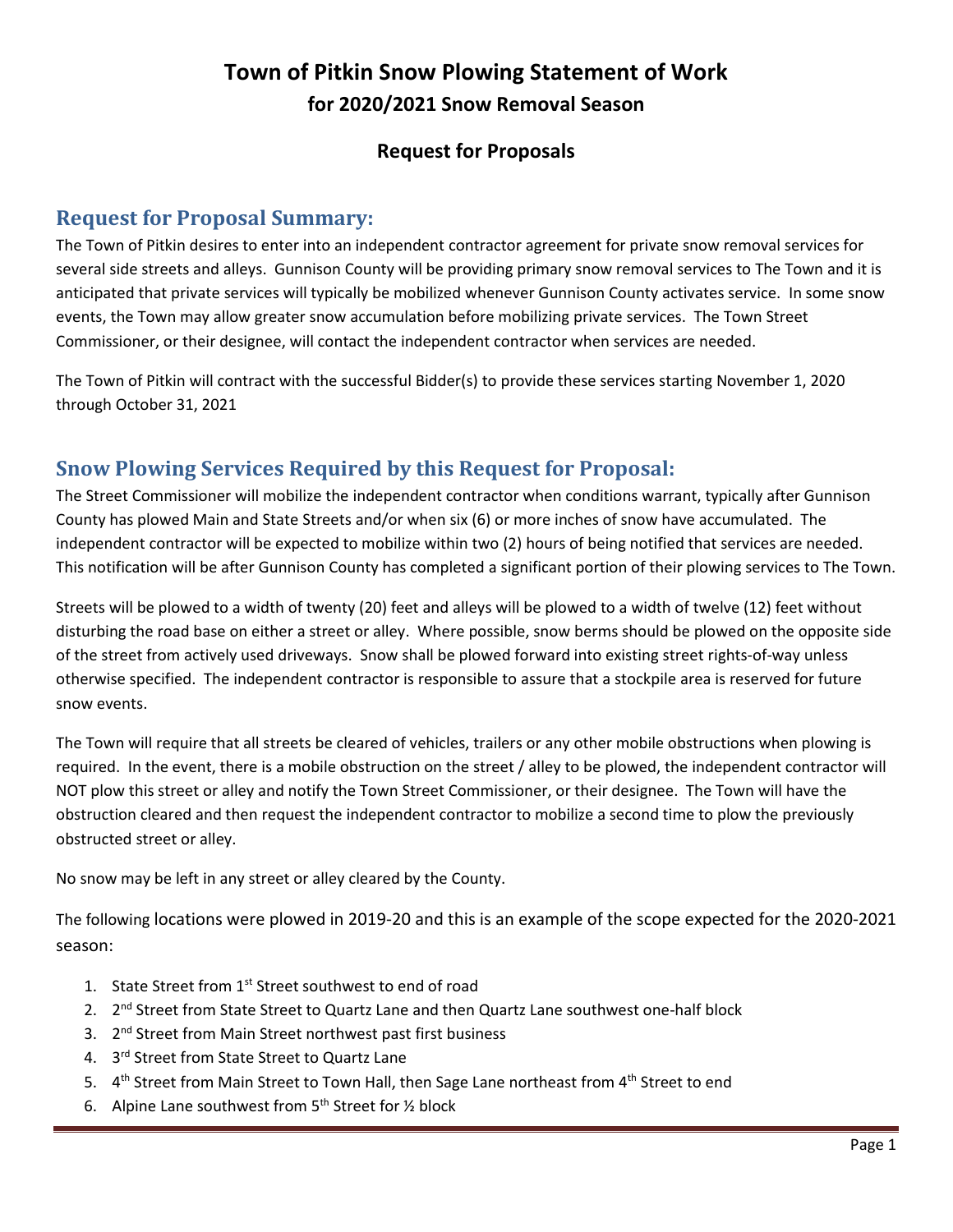- 7. 5<sup>th</sup> Street from State Street to Aspen Lane, then southwest on Aspen Lane two blocks (to the end of Town roadway)
- 8. Quartz Lane southwest from 5<sup>th</sup> Street to first driveway on southeast side
- 9. Quartz Lane southwest from  $6<sup>th</sup>$  Street  $\frac{1}{2}$  block
- 10. 7<sup>th</sup> Street southeast from River Street to Aspen Lane
- 11. 7<sup>th</sup> Street southeast from Main Street to Alpine Lane, then southwest on Alpine Lane one-half block
- 12. 8<sup>th</sup> Street southeast from River Street to Aspen Lane
- 13. 10<sup>th</sup> Street from State Street southeast to Quartz Lane then southwest on Quartz Lane ½ block
- 14. 10<sup>th</sup> Street from State Street northwest 1/2 block
- 15. 11<sup>th</sup> Street from State Street southeast 1/2 block past Quartz Lane
- 16. Quartz Lane from  $11<sup>th</sup>$  Street to  $12<sup>th</sup>$  Street then back to State Street on  $12<sup>th</sup>$  Street

# **Insurance Required by Successful Independent Contractor:**

The Town of Pitkin will require the successful independent contractor(s) to show adequate insurance coverage for the services being provided. The Town requires that they be added as an additional insured on the independent contractor's insurance police. The following are the minimum insurance amounts to be provided by the independent contractor:

General Liability: \$100,000.00

### **Price Proposal Format and Proposal Submittal Date:**

Interested bidders are requested to submit the following information for each mobilization for each of the street segments listed above:

- Equipment to be used
- Hourly rate for operation of equipment to be used, including equipment charge, fuel, and manpower
- Reasonable estimate of time required to plow segment
- A lump sum cost proposal for each segment may be submitted in lieu of hourly rates.
- A lump sum cost proposal for all identified segments inclusive may also be submitted.

It is understood by the Town of Pitkin that a contractor will, if selected to complete the requested work, incur certain expenses in order to meet the requirements of this Request for Proposals. The Price Proposal may include a Base Bid amount to be paid by the Town of Pitkin upon approval of the Snow Plowing Services Contract explained below. No additional payments will be made to the contractor until after snow plowing services completed equal or exceed the Base Bid amount based upon the hourly rate or lump sum cost contained in the contractor's Price Proposal.

Price Proposals are to be submitted to the Town of Pitkin Clerk, P.O. Box 9, Pitkin, CO 81241 in a sealed envelope marked as Snow Removal Proposal. Price Proposals may be submitted directly to the Town Clerk in Pitkin. All Price Proposals are due to the Town Clerk by noon on Friday, October 2, 2020. Pricing proposals submitted should be firm and fixed through October 31, 2021.

The Town of Pitkin reserves the right to reject any and all bids and to waive informalities. The Town of Pitkin may readvertise for bids, postpone, or cancel approval or acceptance of bids received. After review of bids the Town of Pitkin